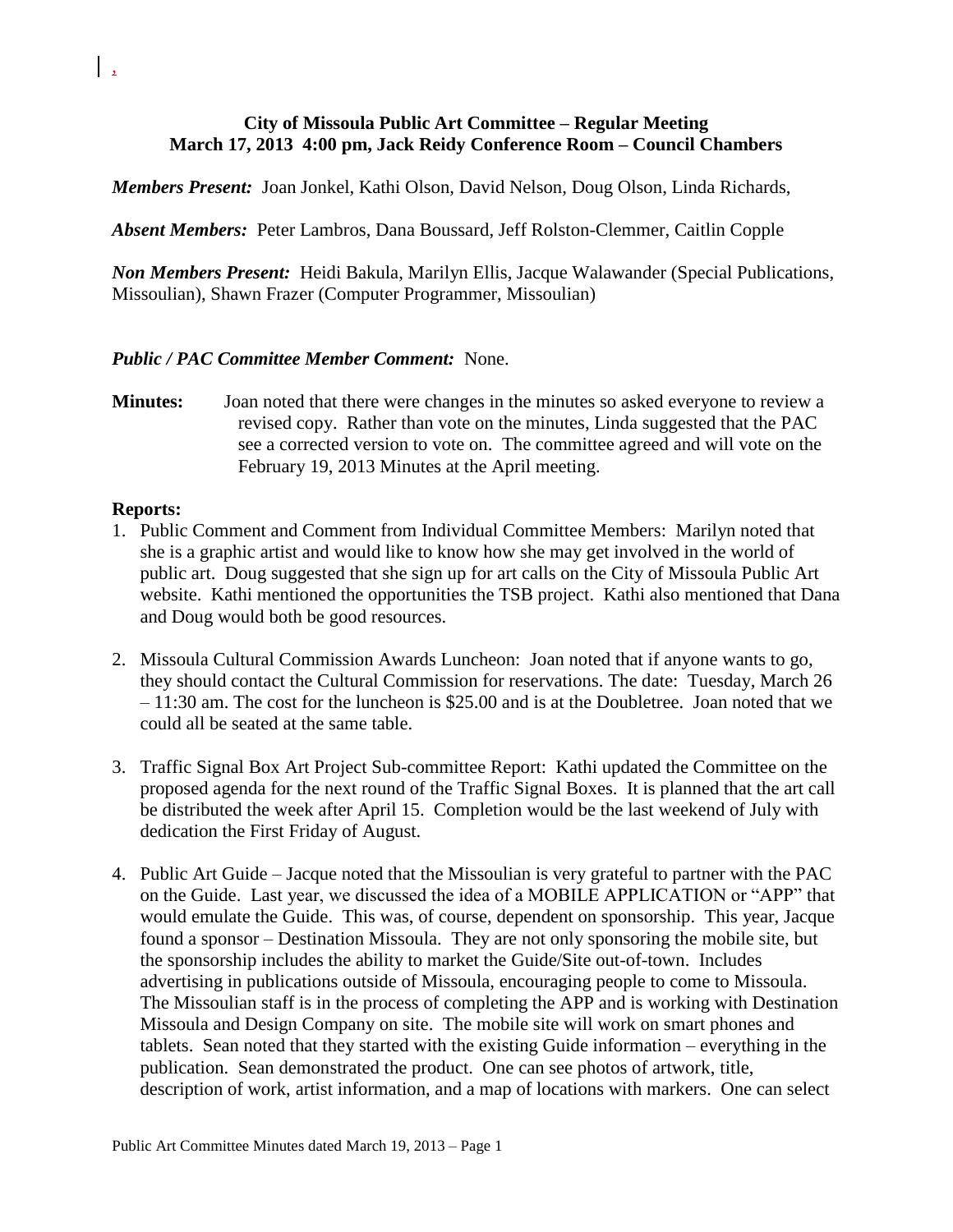any place/any work on the tour. The mobile site will be called TOUR MISSOULA. Within the application, their will be "sub-tours." Jacque noted that she contacted the University who elected to include all of their outdoor pieces. They have received all of the information on the pieces. The application will be free to download – QR codes will also be available. Shawn noted that the idea of using vinyl for the QR codes will be great. Shawn noted that a 3-D walkaround isn't available at this point. It would increase the overall cost immensely. There will be a new website associated with the APP. Linda and Kathi expressed their excitement. Sean explained that the information in the APP can only be changed once a year. Kathi will contact Brian Schmid about a good photo of his work at McCormick Park. Joan asked if the committee would proof prior to going live. Jacque will send any new text changes for proofing.

April 1, 2013 is the deadline for information for the "hard copy" Public Art Guide. Jacque said the goal is to get all pieces in the guide. Photo and text for new pieces are needed. Kathic asked all present to look again at the list of artworks / guides to make sure we aren't missing anything. David asked the "value of the project." Jacque said approximately \$12,000. Joan noted that she had spoken with Dave Strohmaier regarding his introductory comments. He may address what we hope public art would be in Missoula in the future. Kathi mentioned that she had contacted the Mayor's office for the Mayor's new verbiage. David mentioned that he has spoken to staff at the library about including the GNOME HOUSE by Mona Frangos. Jacque will get the information from the library staff and edit it.

Kathi also asked PAC members to look at the Q&A in the back of the current guide to make sure that we aren't missing any information.

- 5. Silver Park Site Tour: Joan noted that Carrie Montgomery would like to be on the tour with the PAC. Chris Behan will coordinate the tour. Joan had suggested the possibilty of 4:00 pm on or at noon to Chris. Marilyn asked the location of Silver Park. Linda, Doug and Kathi relayed the location.
- 6. Status of Park Place Art Project: Since the last meeting, some Committee Members met at Mike Golins shop. Linda had asked Titan Rentals to transport the pieces from the shop to the site – unfortunately they could not do the pro bono work. It was also too heavy and too long for them to do the work. Mike had been working with Iron Horse to do the work. Scott Wolfe has volunteered to give us three days of work – moving the piece in one day and setting up the piece on two days. This is an incredible gift to the committee. Linda and Kathi met with Doug Harby to arrange the installation. This morning Linda, Joan, Kathi, Doug Harby and Scott Wolfe met on site to discuss and devise logistics. Scott will take out the permit for obstruction for right-of-way. We cannot block two-way traffic. We can park the flatbed trailer (75' long) on the side of the streets. Kathi distributed the agreed upon traffic control plan. Kathi will contact Brian Hensel to get traffic control barricades/cones. Currently, the pieces will be moved on Monday, the  $29<sup>th</sup>$  of April from the Blackfoot shop, parking the pieces on location. The goal will be to put the pieces on in reverses and then take them off. Mike will begin working on the artwork on Tuesday, April 30. Doug asked if the individuals helping Mike have insurance. Kathi noted that by contract, Mike has to have

 $\frac{1}{2}$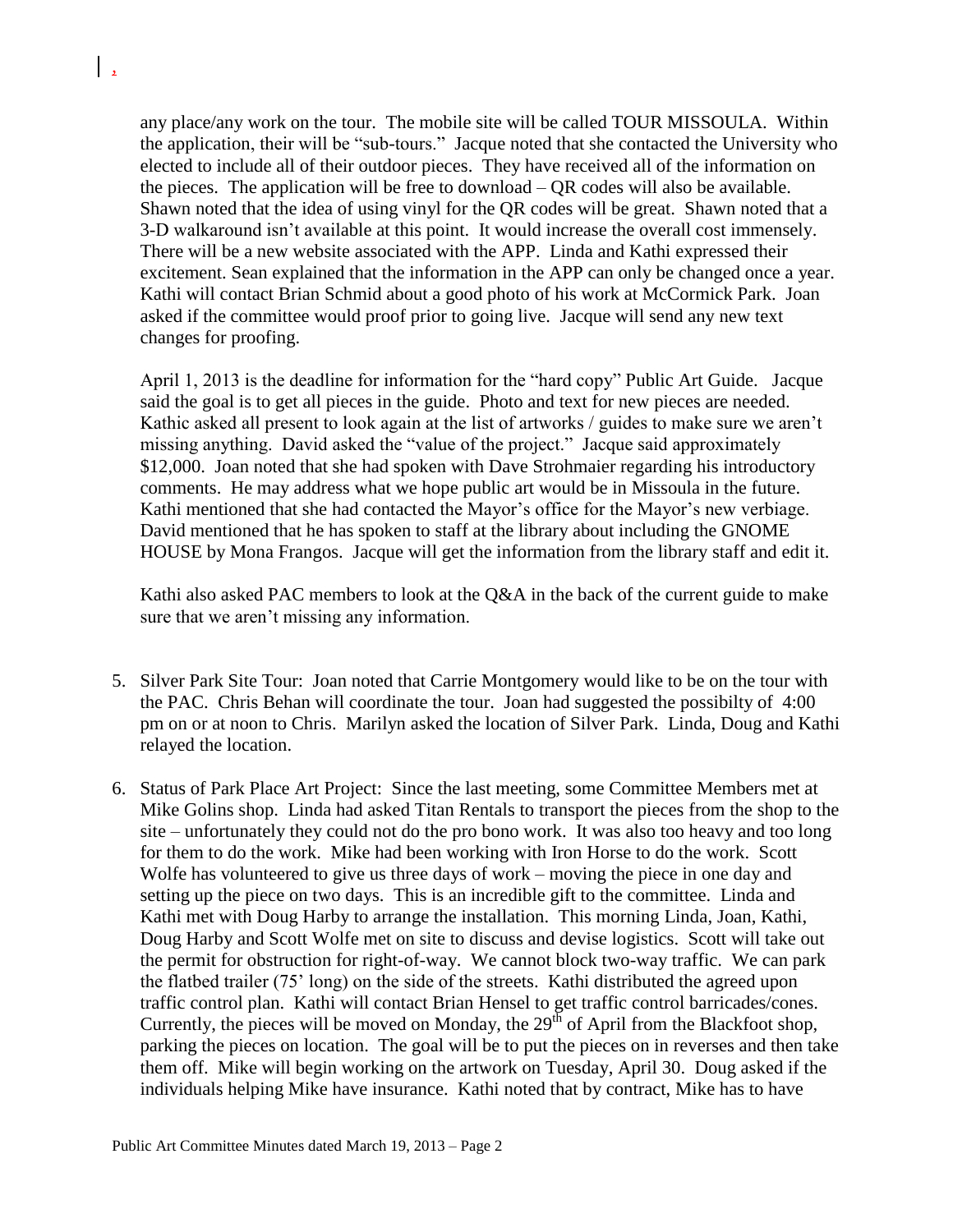insurance and that any subs he uses must also be insured. Mike asked if Iron Horse can lift the pieces. Linda noted that yes, he has. Doug noted that he has hired Western Sheet Metal to help him with his sculptures.

 $\frac{1}{2}$ 

Joan provided an overview of the grand opening. The original plans have changed. The Market on Front (Ben Sokoloski) will be opening in early June (barring some unforeseen circumstance). If Mike waited, we could coordinate the grand opening. Joan talked to Ann Guest – even tho there could be two "grand openings," it made sense to do one on the first Friday of June – June 7. Mike could have installed the piece earlier, but again, it made more sense to coordinate the dedication with the opening of the Market on Front. We will not be able to cover the piece with fabric. This will be a great "marketing" and "press" opportunity.

7. Fundraising and PAC Budget Subcommittee Report: Doug and Caitlin met with the Mayor who agreed to budget \$35,000/year for three (3) years. We must spend all the money each year.

Joan noted that we currently have in the budget (per Charlene) is \$27,174 after we make the final payment to Mike Golins (\$10,000) and Pineview Park (\$5615.00) pmt. The Draught Works fundraising money has not been added to the \$27,174. Doug noted that he has talked to the Mayor and because we have money in the existing PAC Trust Accout, he (Doug) has altered the the request to \$15,000. The money would need to be spent in the next fiscal year. Doug suggested that the \$15,000 would be categorized and put in the "maintenance" budget.

Linda wondered if we could use some of the \$15,000 for the Pineview Park project. She would like to see a total of \$12,000 awarded. Doug suggested we add \$500 to each of the 2013 prospective traffic signal box awards. Doug noted that we do have \$27,174 – we could use some of that money for Pineview Park. The monies do stimulate the economy. Joan noted that the % for Art requires us to set up a trust for maintenance. So, the \$27,174 isn't just sitting there-it is the "trust fund." David noted that he would hope that we could contract with a company to assist with art calls. Kathi noted that there could be opportunities to use the existing monies for maintenance, administration and artwork. Also we could grow the \$15,000. The committee discussed the sculpture park opportunity – possible locations, etc. Doug noted that he doesn't think Silver Park is the correct location for a sculpture park now. Kathi, Joan, David and Joan discussed the idea of having a symposium/conference on public art, inviting other artists and statewide entities to join in the discussion to better plan in Missoula. Doug noted that it's important that artists get paid. Kathi noted that as a committee, we have always discussed and supported the importance of paying artists. Joan noted that we have always tried to take the least amount of money for administrative functions. The committee discussed a variety of projects for the available monies and possible \$15,000 additional dollars. Ideas include: sculpture park, plaques, additional monies for the Pineview Park Percent for Art Project, the TSB Project, a Public Art educational seminar for artists (among others).

8. Traffic Signal Box Spring Art Call: Kathi noted that the sub-committee met and determined a timeframe for the next art call. The call will go out in mid-April with projects due in mid June. The work will be done the last week of June with dedication the first Friday in August.